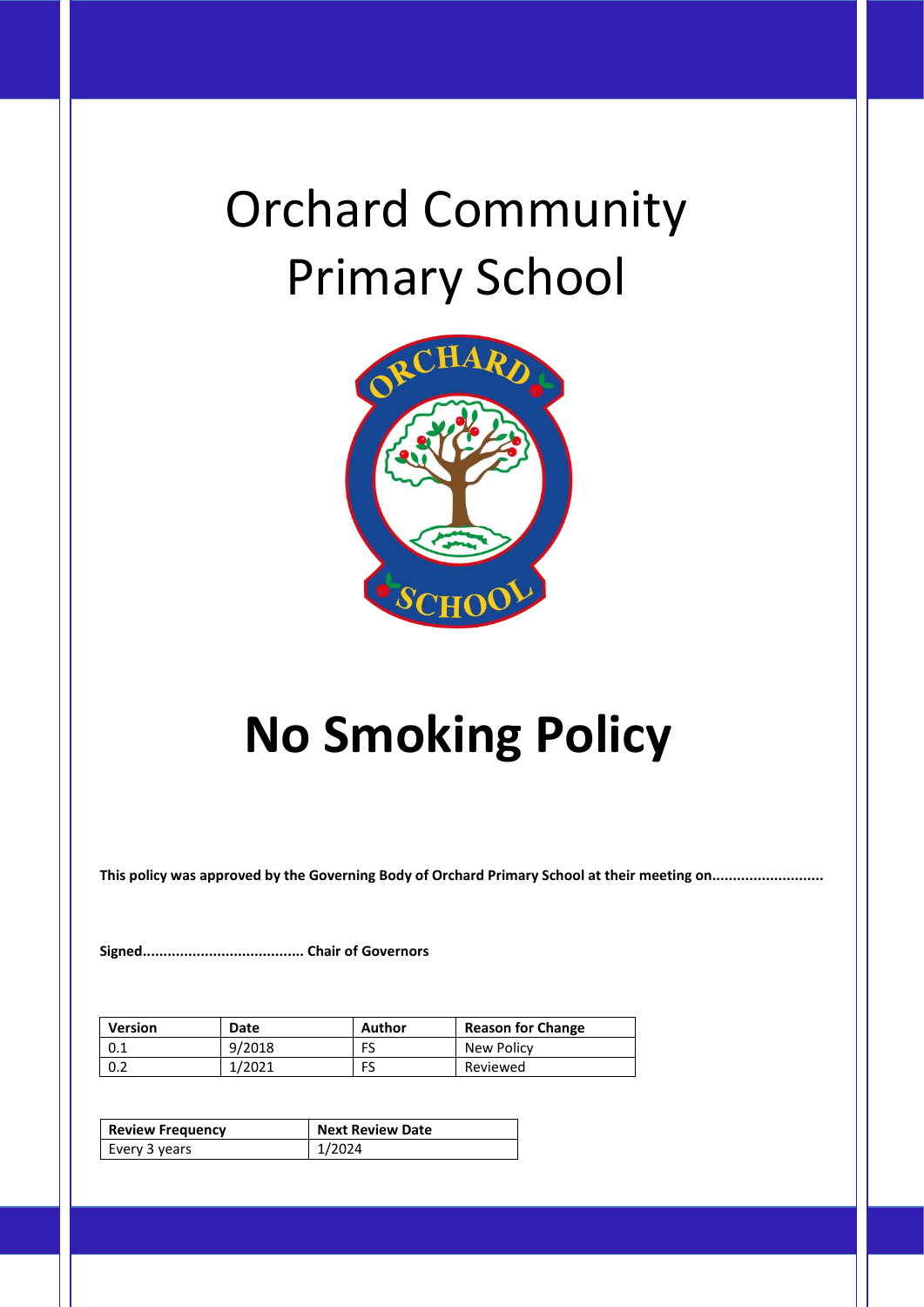#### **Introduction**

At Orchard Primary School, we value the health and welfare of all within our community as a key priority.

We believe that a healthy and safe environment is important in terms of physical well-being, and is also a vital factor in promoting emotional health, which in turn will affect the raising of standards.

It is important to us, that our policy and approach to smoking and the use of e-cigarettes (vaping) should reflect changing social attitudes, and actively reflect and support our goals for effective and lasting drugs education.

In developing our school's policy on smoking, we have sought to:

- Build on our commitment to community well-being
- Reinforce our drug education aims
- Reflect LA policy
- Meet DfE guidelines
- Comply with the law on smoking in public places

#### **Aims of the Policy**

The policy seeks to:

- Guarantee a healthy working environment and protect the current and future health of employees, members and visitors
- Guarantee the right of non-smokers to breathe in air free from tobacco smoke
- To comply with Health & Safety Legislation and Employment Law
- Raise awareness of the dangers associated with exposure to tobacco smoke
- Take account of the needs of those who smoke and to support those who wish to stop

#### **Restrictions on Smoking**

In accordance with law on smoking in public places, Orchard Primary School will not allow smoking or vaping in any of its buildings and notices to this effect are displayed at all entrances to the school.

It is the policy of Orchard Primary School, that smoking or vaping will not be allowed anywhere on the school premises, including the playing fields.

Smoking is not permitted in vehicles or any vehicles being used on school business.

The school will also not permit smoking or vaping at any off-site activities, or during educational and other visits.

The above applies to everyone involved with the school community in any way:

- Employees
- Students
- Voluntary helpers
- Governors
- Visitors
- Outside contractors working on-site
- Anyone attending an outside letting